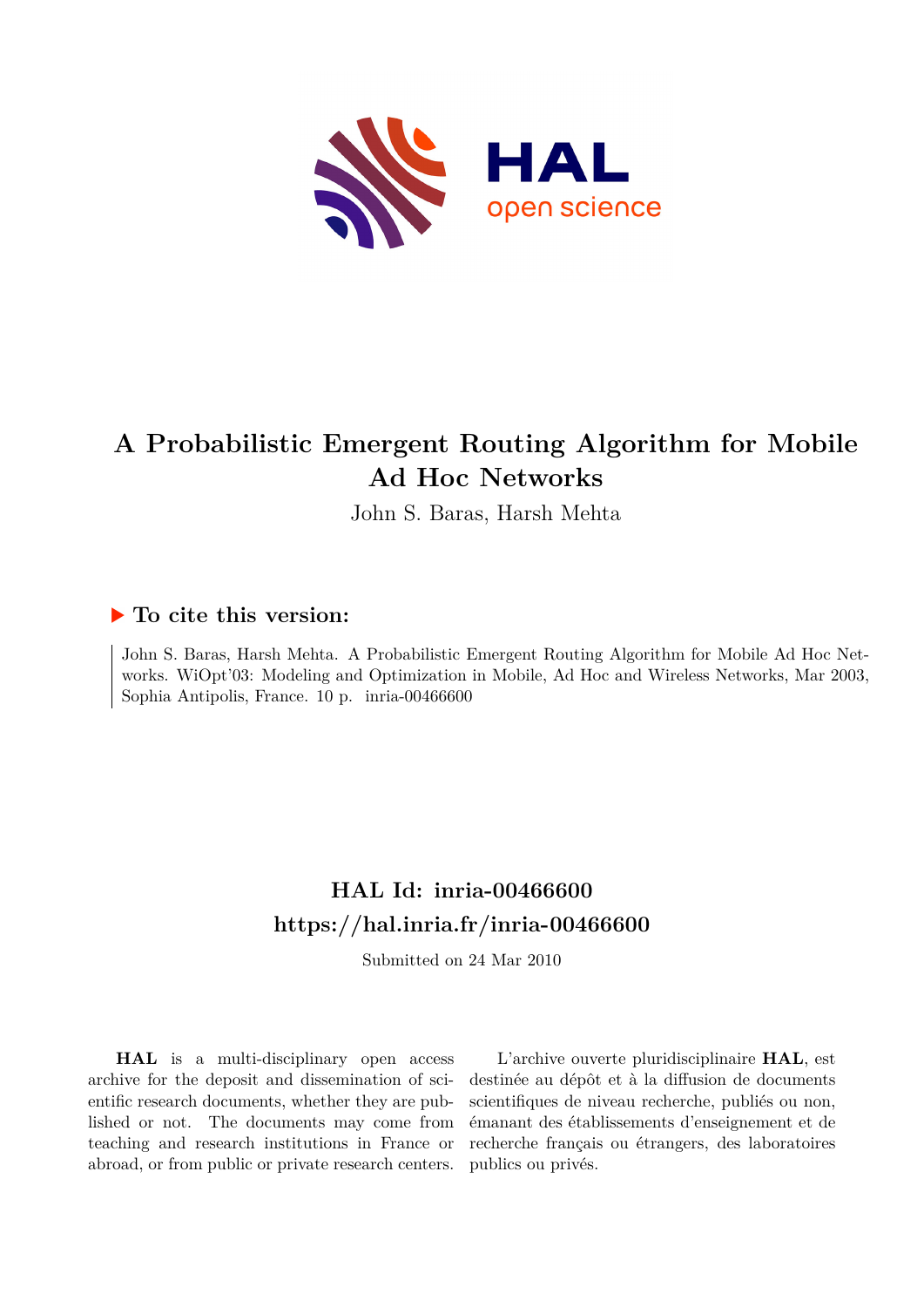# A Probabilistic Emergent Routing Algorithm for Mobile Ad Hoc Networks

John S. Baras and Harsh Mehta Department of Electrical and Computer Engineering and the Institute for Systems Research University of Maryland, College Park, MD 20742, USA

### **Abstract**

Mobile ad hoc networks are infrastructure-less networks consisting of wireless, possibly mobile nodes which are organized in peer-to-peer and autonomous fashion. The highly dynamic topology, limited bandwidth availability and energy constraints make the routing problem a challenging one. In this paper we take a novel approach to the routing problem in MANETs by using swarm inteligenceinspired algorithms. The proposed algorithm uses Ant-like agents to discover and maintain paths in a MANET with dynamic topology. We present simulation results that measure the performance of our algorithm with respect to the characteristics of a MANET, the varying parameters of the algorithm itself as well as performance comparison with other well-known routing protocols.

### **1 Introduction**

A substantial research effort has gone into the development of routing algorithms for MANETs. A number of routing algorithms have been proposed. Some of these are DSDV, OLSR, CGSR, AODV, DSR, TORA, ZRP, LAR and several others [11, 13, 14, 15]. These protocols can generally be categorized as either *proactive* or *reactive* protocols. Proactive protocols build routes in the network constantly, even though there might not be packets to be transmitted between a certain set of nodes. Reactive (on-demand) protocols, on the other hand, attempt to establish multihop between pairs of nodes only when there are packets to be exchanged between these pairs of nodes. Recently there has been great interest in so called Swarm Intelligence [1], [2]; a set of methods to solve hard static and dynamic optimization problems using cooperative agents (usually called ants, since the method was inspired from collaborative efforts in insects). Ant-inspired routing algorithms were developed and tested by British Telecomm and NTT for both fixed and cellular networks with superior results [3, 4, 5, 6, 7, 8, 9, 10]. AntNet, a particular such algorithm, was tested in routing for data communication networks [3]. The algorithm performed better than OSPF, asynchronous distributed Bellman-Ford with dynamic metrics, shortest path with dynamic cost metric, Q-R algorithm and predictive Q-R algorithm  $[1, 3, 4, 5, 6, 7, 8]$ .

MANETs operate in a distributed and asynchronous manner. Inspired by the success of ant-agent algo-

rithms in routing and load balancing for fixed communication networks we first proposed applications of the swarm-intelligence ideas for dynamic adaptive routing in in MANETs in the proposal [16]. We initiated research on these ideas since October 2000, and a first presentation of our results was given in the seminar [18]. Interest in applications of ant-based routing in MANETs has risen and several papers have appeared recently on the subject [17, 19, 20]. For instance, Gunes *et al.* have proposed an Ant-based approach to routing in MANETs in [19]. Their approach uses ants only for building routes initially and hence is a completely reactive algorithm. They have also shown some performance comparisons with other MANET routing protocols based on the pause time of mobile nodes. Marwaha *et al.* [20] have explored a hybrid approach using both AODV and Ant-based exploration.

In our research we discovered early that there are two central challenges in making the promising swarmintelligence ideas work successfully in the difficult domain of MANET routing. The first is to get the computations in such a form and implementation so as to to be fast and fast converging. This is necessary given the mobile nature of MANETs and the resulting changing topology. The second and most serious is to reduce the overhead (OH) created by these proactive algorithms. Straightforward application of ant-based routing, like AnNet or other algorithms that were successful in fixed topology networks, does not work well in MANETs due to a large OH. We addressed both challenges in our research to date on this problem. This paper describes primarily new methods and associated evaluations for combating the second and most serious challenge. We first describe an algorithm based on swarm-intelligence based on unicast communications for control and signaling packets (ants). We compare this algorithm (after improvements) to AODV (a popular routing algorithm for MANETs [14, 15]) and show that the overhead requirement of the swarm-intelligence algorithm significantly harms its competitiveness. Then we describe a new algorithm which utilizes the inherent broadcast nature of wireless networks to multicast control and signalling packets (ants). This second algorithm competes well with AODV and we show here several comparisons by simluations in a standard benchmark for MANETs [12, 15, 22]. We describe several additional innovations we have introduced in both algorithms and in particular the advantage o discovering, storing and using multiple (ranked) paths between source-destination pairs. For more details on our new algorithms and their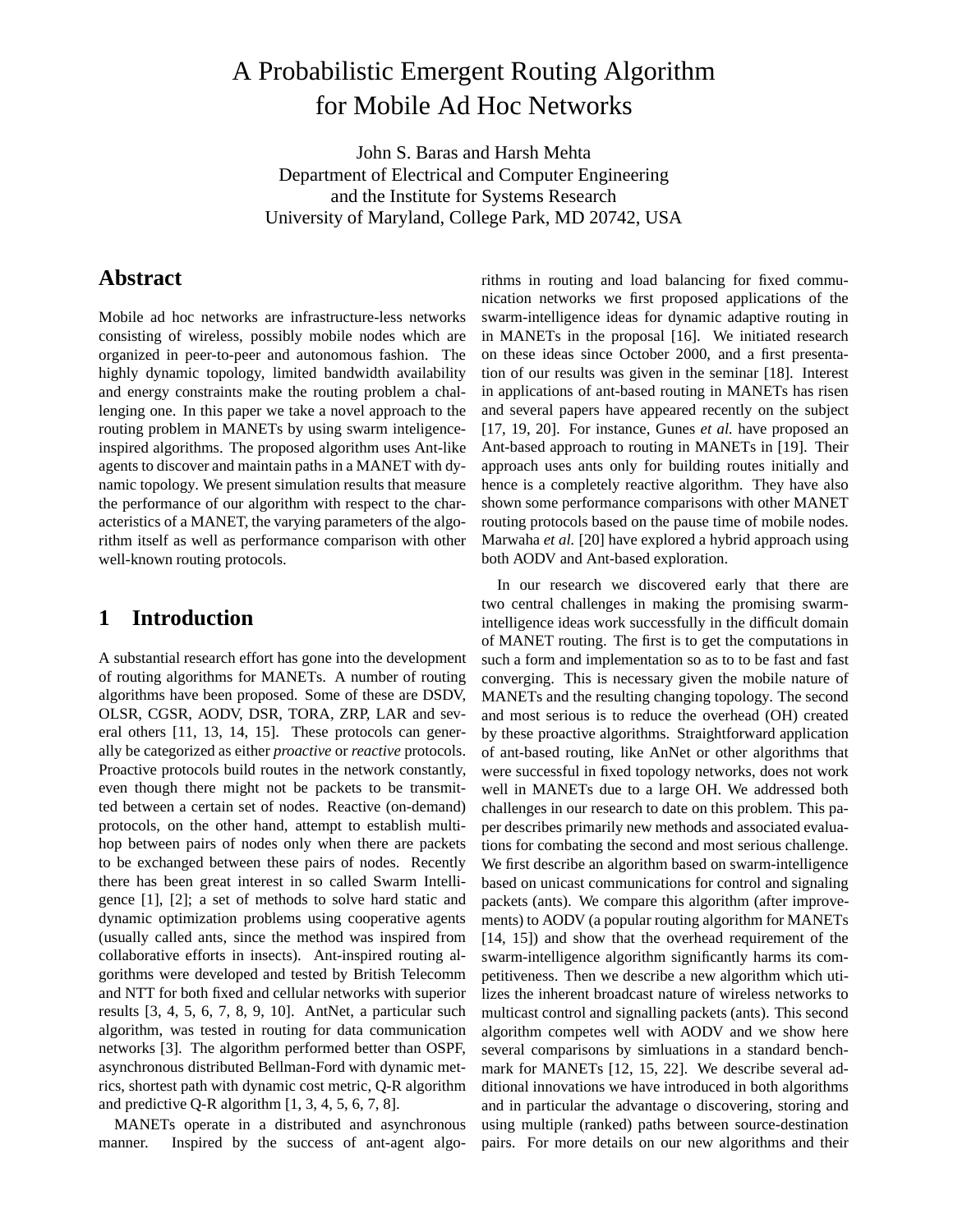performance evaluation we refer to [21].

Our approach and methodology has a strong distributed optimization foundation, which leads towards promising analytical treatment; work on this is under way and will be reported elsewhere. In addition we have shown, in a different part of our recent work, that these new algorithms have superior routing security properties; a significant discovery given the weak state of affairs regarding security in all existing MANET routing protocols and routing protocols at large. Our work in security and trust for MANETs has introduced an important innovation via a novel optimization framework for security and trust. For further details about our results on security and trust in MANETs we refer to [23, 24].

# **2 A swarm intelligence based unicast algorithm for MANETs**

In this section, we describe a routing algorithm for Mobile Ad Hoc Networks based on the swarm intelligence paradigm and similar to the swarm intelligence algorithms described in [3, 9]. The algorithm uses three kinds of agents - regular forward ants, uniform forward ants and backward ants. Uniform and regular forward ants are agents (routing packets) that are of *unicast* type. These agents *proactively* explore and reinforce available paths in the network. They create a probability distribution at each node for its neighbors. The probability or goodness value at a node for its neighbor reflects the likelihood of a data packet reaching its destination by taking the neighbor as a next hop. Backward ants are utilized to propagate the information collected by forward ants through the network and to adjust the routing table entries according to the perceived network status. Nodes proactively and periodically send out forward regular and uniform ants to randomly chosen destinations. Thus, regardless of whether a packet needs to be sent from a node to another node in the network, each node creates and periodically updates the routing tables to all the other nodes in the network.

The algorithm assumes bidirectional links in the network and that all the nodes in the network fully cooperate in the operation of the algorithm.

#### **2.1 The Operation of the algorithm**

#### **2.1.1 Bootstrapping of the routing tables**

Initialization and neighbor discovery is done by single-hop, broadcast  $HELLO$  messages that are transmitted periodically at an interval of  $HELLO$  JNTERVAL seconds. is These messages are used at nodes to build the neighbor list, which is then used for the initialization of the routing table. The initial bootstrapping of the routing tables is done at a node when the first forward ant is being sent out to a certain destination.

At this time, there are no routing table entries (i.e. no probabilities for next hops) for that particular sourcedestination pair. The creation of the first forward ant at a node for the source-destination pair causes the routing table entries to be initialized with probabilities  $1/N$  for

each neighbor as the next hop for the respective destination, where  $N$  is the number of neighbors of the node where the routing table is being established. The uniform probabilities assigned to all the neighbors indicate that nothing is known about the state of the network. These probabilities are then adjusted by backward ants, when backward ants from the destination are received at the source node.

#### **2.1.2 The routing table**

The routing table at each node is organized on a perdestination basis and is of the form  $(Destination,$  $Next hop, Probability$ . It contains the goodness values for a particular neighbor to be selected as the next hop for a particular destination. Further, each node also maintains a table of statistics for each destination d to which a forward ant has been previously sent; the mean and the variance  $(\mu_{sd}, \sigma_{sd}^2)$  for the routes between source node s and destination node  $d$ .

The routing tables then contain the following data structures:

- The probability (goodness value) of taking as next hop node f at a node n,  $P_{td}^n$  to eventually reach a certain destination  $d$ .
- The mean and the variance,  $(\mu_{nd}, \sigma_{nd})$  at node n to reach destination  $d$ .

#### **2.1.3 Forward ants**

Each node periodically sends forward ants to randomly chosen destination nodes throughout the network. At the time of creation of the agent, if a routing table entry is not present at the node for that particular destination, a routing table entry is created. This is also true of the forwarding of ants at intermediate nodes. Each forward ant packet contains the following fields:

- Source node IP address
- Destination node IP address
- $\bullet$  Next hop IP address
- Stack
- Hop count

Hence, the next hop of the forward ant is determined at the sending node and the forward ant is sent in unicast fashion. That is, though the forward ant is received at all the neighboring nodes, it is accepted (at the MAC layer) only by the node to which it has been addressed.

The stack of the forward ant is a dynamically growing data structure that contains the IP addresses of the nodes that the forward ant has traversed as well as the time at which the forward ant reached these nodes.

Forward ants are routed on normal priority queues, that is, they use the same queues as normal data packets. As such, forward ants face the same network conditions (queuing and processing delays, network congestion) as data packets. Forward ants therefore contain information regarding the route that they have traversed.

#### **2.2 Routing the Forward ants**

 at the current node. Thus, the forwarding of the forward antThe forward ant is routed at each node according to the perdestination probabilities for the next hop in the routing table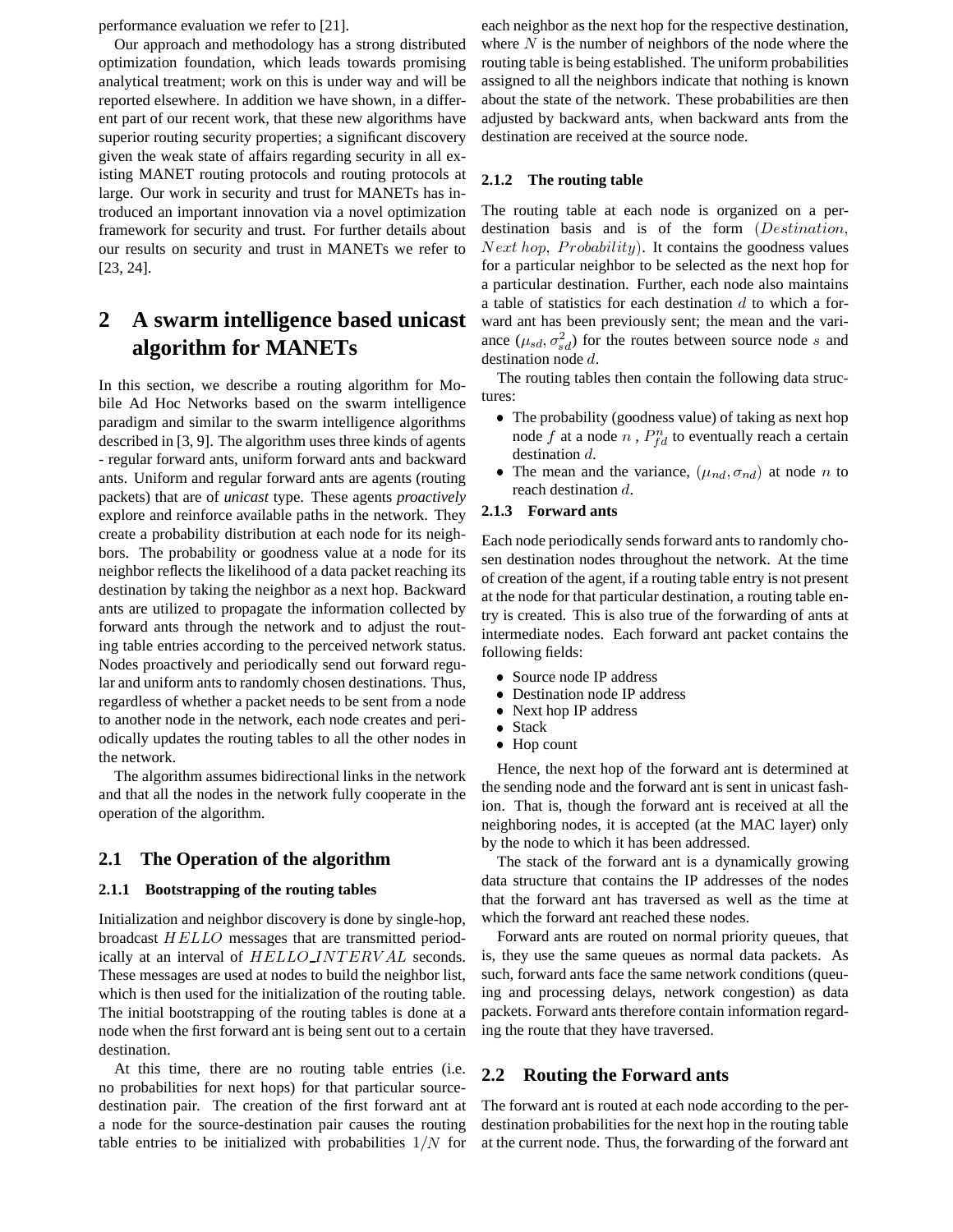is *probabilistic* and allows exploration of paths available in the network.

These agents are henceforth referred to as *Regular Ants*, similar to [9] to distinguish them from *Forward Uniform Ants*. When a forward ant is received at a node, it checks to see if it has previously traversed the node. If it has not previously traversed the node, the IP address of the node and the current time are pushed into the stack of the ant. In case the node IP address is found in its existing stack, the forward ant has gone into a loop and is destroyed.

#### **2.2.1 Uniform ants**

Since forward regular ants are routed uniformly, and the resulting backward ants reinforce the routes, this can lead to a saturation of the probabilities, that is the probabilities of one (observed to be the best) route go to 1 and the probabilities of the other routes go to 0. As a result, new routes never get discovered. In a dynamic situation with the possibility of breakage of links and mobility of nodes, this means that the algorithm is unable to adapt to changes in the network.

To make the algorithm fully adaptive to mobility and topology changes, we introduce another set of ants, called uniform ants. These are similar to the agents proposed in [9].  $X$  % of the time, instead of creating regular ants, each node sends out uniform ants. These are created in the same manner as regular ants, however they are routed differently. Instead of using the routing tables at each node, they choose the next hop with uniform probability. If the current node has  $N$  neighbors, then the probability of taking a neighbor as the next hop is  $1/N$ . This is in contrast to regular ants which prefer taking next hops with higher probabilities more often.

Uniform ants explore and quickly reinforce newly discovered paths in the network. Further, they ensure that previously discovered paths do not get saturated.

#### **2.2.2 Backward ants**

When a regular or uniform ant reaches its destination, it generates a *Backward Ant*. The backward ant inherits the stack contained in the forward ant. The forward ant is deallocated. The backward ant is sent out on the high priority queues. This ensures that backward ants are propagated in the network quickly, so that they can update the information regarding the state of the network without delay.

The purpose of the backward ant is to propagate information regarding the state of the network gathered by the forward ants. The backward ant retraces the path of the forward ant by popping the stack, making modifications in the routing tables and statistic tables at each intermediate node according to one of the following learning rules:

1.

$$
P_{fd} \leftarrow P_{fd} + r(1 - P_{fd}) \tag{1}
$$

$$
P_{nd} \leftarrow P_{nd} - rP_{nd} \tag{2}
$$

Here  $r$  is the reinforcement parameter.

$$
f_{\rm{max}}
$$

$$
P_{fd} \leftarrow \frac{(P_{fd} + r)}{(1+r)}\tag{3}
$$

$$
P_{nd} \leftarrow \frac{P_{nd}}{(1+r)}
$$
 (4)

In both the above cases, the reinforcement parameter,  $r$  can be defined as a function of some metric or a combination of metrics, e.g. delay or the number of hops.

 $\sqrt{D}$ 

$$
r = \frac{k}{f(c)}, \ k > 0 \tag{5}
$$

Here  $f(c)$  is a monotone function of the metric and k is a constant. The backward ant also updates the existing estimates of the forward trip time at the source node as well as intermediate nodes. The trip time of this backward ant is used to update the statistics.

The mean and the variance,  $(\mu_{kd}, \sigma_{kd}^2)$  are updated using the following update rules:

$$
\mu_{kd} \leftarrow \mu_{kd} + \eta(o_{k \to d} - \mu_{kd}) \tag{6}
$$

where  $\mu_{kd}$  is the mean of the ant trip times at the current node, k, to the destination node, d.  $\eta$  is a constant,  $o_{k\to d}$ is the trip time of the ant from the current node  $k$  to the destination node  $d$ .

and

2.

$$
\sigma_{kd}^2 \leftarrow \sigma_{kd}^2 + \eta((o_{k\rightarrow d} - \mu_{kd})^2 - \sigma_{kd}^2)
$$
 (7)

where  $\sigma_{kd}^2$  is the variance of the ant trip times at the current node, k, to the destination node, d.  $\eta$ ,  $\rho_{k\to d}$  and  $\mu_{kd}$  are the same as above.

#### **2.2.3 Changes in routing tables due to node mobility**

When a node or nodes enter into the transmission range of a node, this creates the possibility of there being new available routes to a destination that was either reachable by a longer route or previously unreachable. The detection of a newly moved node is through the beaconing mechanism. The Hello messages broadcast by each node give information regarding the availability of a node as a next hop. Suppose a node  $A$  moves into the neighborhood of a node  $B$ , then the IP address of  $A$  is added to the list of neighbors of B and vice versa. Node B then adjusts its routing table to include  $A$  with a small probability. So, if node  $B$  has existing routes to nodes  $d_1, d_2, ..., d_m$ , it adds A as a next hop with a small probability for each of  $d_1, d_2, ..., d_m$ . Thus, the probability of a forward ant taking  $A$  is,

$$
p_A = \delta, \delta \ll 1 \tag{8}
$$

and the probability of the other nodes,  $n, n \neq A$  becomes,

$$
p_i = p_i - \frac{\delta}{N} \tag{9}
$$

where N was the number of B's neighbors before A entered its transmission range. The sum of the probabilities remains 1. i.e.  $\Sigma_i p_i = 1$ .

This allows the exploration of new routes through node  $A$ from node  $B$  by regular ants. If new and efficient routes are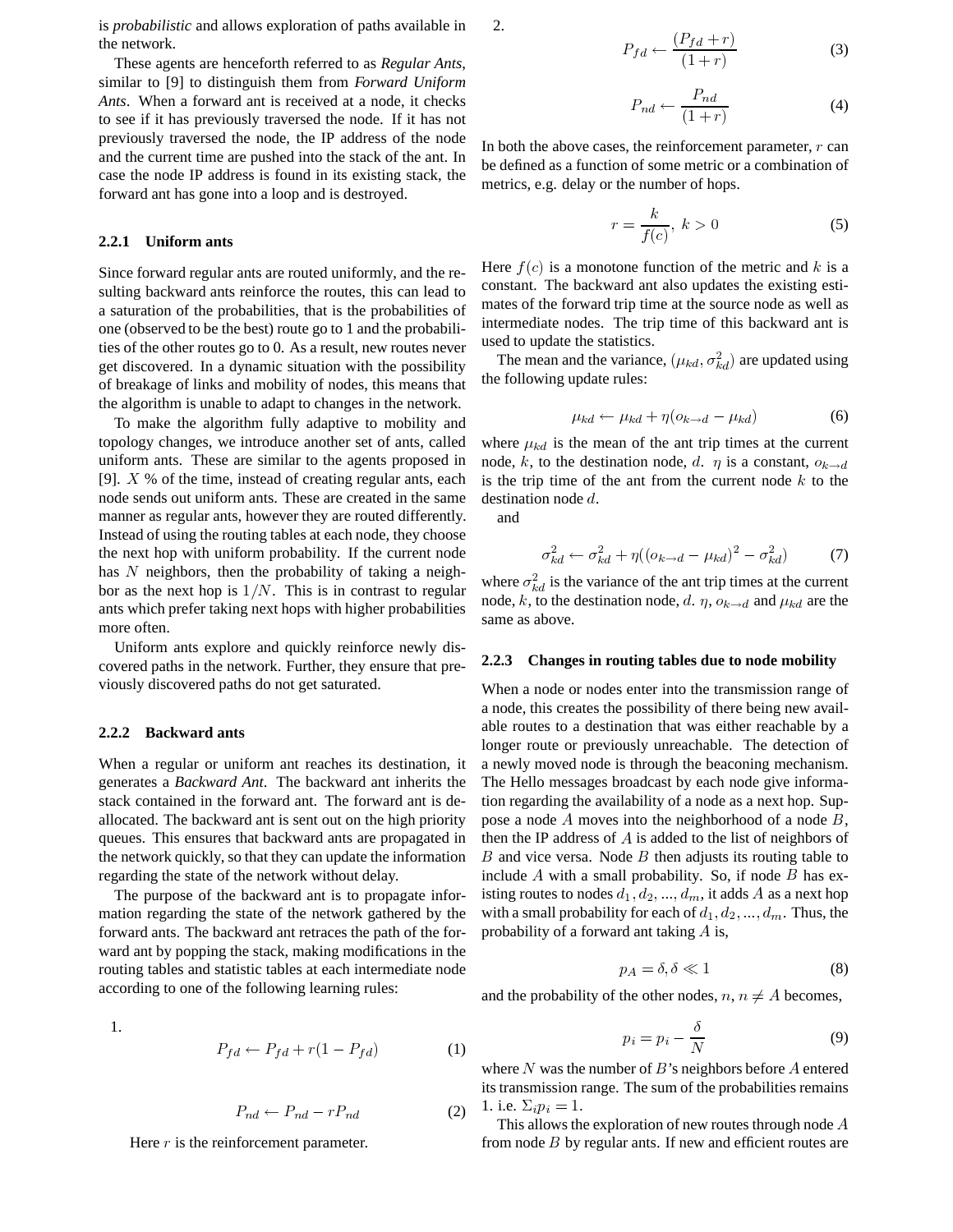found with node  $A$  as an intermediate node, they are quickly reinforced and can be utilized for routing data packets.

When a node  $A$  leaves the transmission range of a node  $B$ ,  $\overline{A}$  is removed from  $\overline{B}$ 's routing table. The probability of taking  $A$  as the next hop is made 0 for all destinations from node  $B$ . The probability distribution is then normalized for all the other nodes, so that the sum of the probabilities is 1, i.e.  $\sum_{i} p_i = 1$ .

#### **2.2.4 Routing data packets**

Data packets are routed *deterministically* based on the maximum probability at each intermediate node from the source node to the destination node. As such, local information (next hop probability at an intermediate node) is used in such a way that global information (a complete route between the source and the destination) emerges from it.

#### **2.3 Algorithm parameters and other issues**

The unicast routing algorithm proposed here has three key parameters:

- *The rate at which forward regular and uniform ants are sent*. This determines how quickly the algorithm discovers new paths, reinforces existing paths, destroys unavailable paths and adapts to new network topologies.
- *The percentage of forward and uniform ants*. This determines the balance between reinforcing already discovered routes and discovering new routes.
- *The update function and reinforcement*, used by the backward ants to reinforce the routing probabilities at each node.

#### **2.3.1 Broadcast vs unicast in the MANET environment**

Wireless data transmission offers several challenges and opportunities for routing. One of the advantages it offers is the inherent broadcast capability, that is, all the neighbors of a node receive each data packet transmitted by the node. However, the algorithm proposed above does not take advantage of this inherent capability of the wireless environment, and though it is well suited for the wired environment, we note that this algorithm leads to high overhead and inefficient route discovery in the wireless environment. As the number of nodes increases, the number of ants required to find a path to the destination also increases rapidly, leading to very high overhead, high delays as well as high packet losses.

Figure 1 shows a comparison of the goodput required for AODV and the unicast algorithm described above. Even for a low mobility speed of 1 m/s, the overhead required is very high for the unicast algorithm when compared with AODV.

# **3 The Probabilistic Emergent Routing Algorithm (PERA) for Mobile Ad Hoc Networks**

In this section, we propose an algorithm based on the Swarm Intelligence paradigm that exploits the inherent broadcast capability available in the wireless environment. In this approach, the process of route discovery is carried out by using a flooding approach to obtain and maintain paths between source-destination pairs in the network.

Route discovery in the algorithm is done by two kinds of agents or ants - forward and backward. Uniform ants are no longer required or feasible as the forward ants are now broadcast rather than unicast. These agents create and adjust a probability distribution at each node for the node's neighbors. The agent packets, or *Ants* are of a relatively small (variable) size. The probability associated with a neighbor reflects the relative likelihood of that neighbor forwarding and eventually delivering the packet. Further, multiple routes between the source and the destination are created.

#### **3.1 Bootstrapping the routing tables**

As in the previous algorithm, neighbor discovery is done using 'HELLO' broadcast messages. However, the routing table entry for a destination is initialized at a node only after receiving a backward ant from the destinaiton. The routing table is of the same form as for the unicast algorithm.

The initialization of the routing table is done by incorporating all the neighbors of node  $n$  in the routing table. Each node is assigned an initial probability  $1/N$ , where N is the number of neighbors of node  $n$ . The routing tables are then modified to give a higher probability to the node that the backward ant just came from, as discussed in section 2.2.2, establishing a path toward the destination.

When the metric under consideration is delay, on the receipt of the first backward ant, the value of the time taken by the ant to travel to the destination from the current node,  $T_{n\to d}$  is assigned to the mean,  $\mu_{nd}$  and the variance,  $\sigma_{nd}^2$ is assigned a value of zero. Modifications to  $(\mu_{nd}, \sigma_{nd}^2)$  are @ made upon the arrival of later backward ants based on the learning rule as discussed in section 2.2.2. On the other hand, if the metric under consideration is the hop count for instance, the backward ants as well as the forward ants travel on high priority queues, leading to faster dissemination of information regarding the network status.

The routing table and the table of local statistics at each node can be visualized as in Figure 2.



Figure 1: Goodput comparison of AODV and the unicast swarm based algorithm for 20 nodes in an area of 500m X 500m for speed of 1 m/s.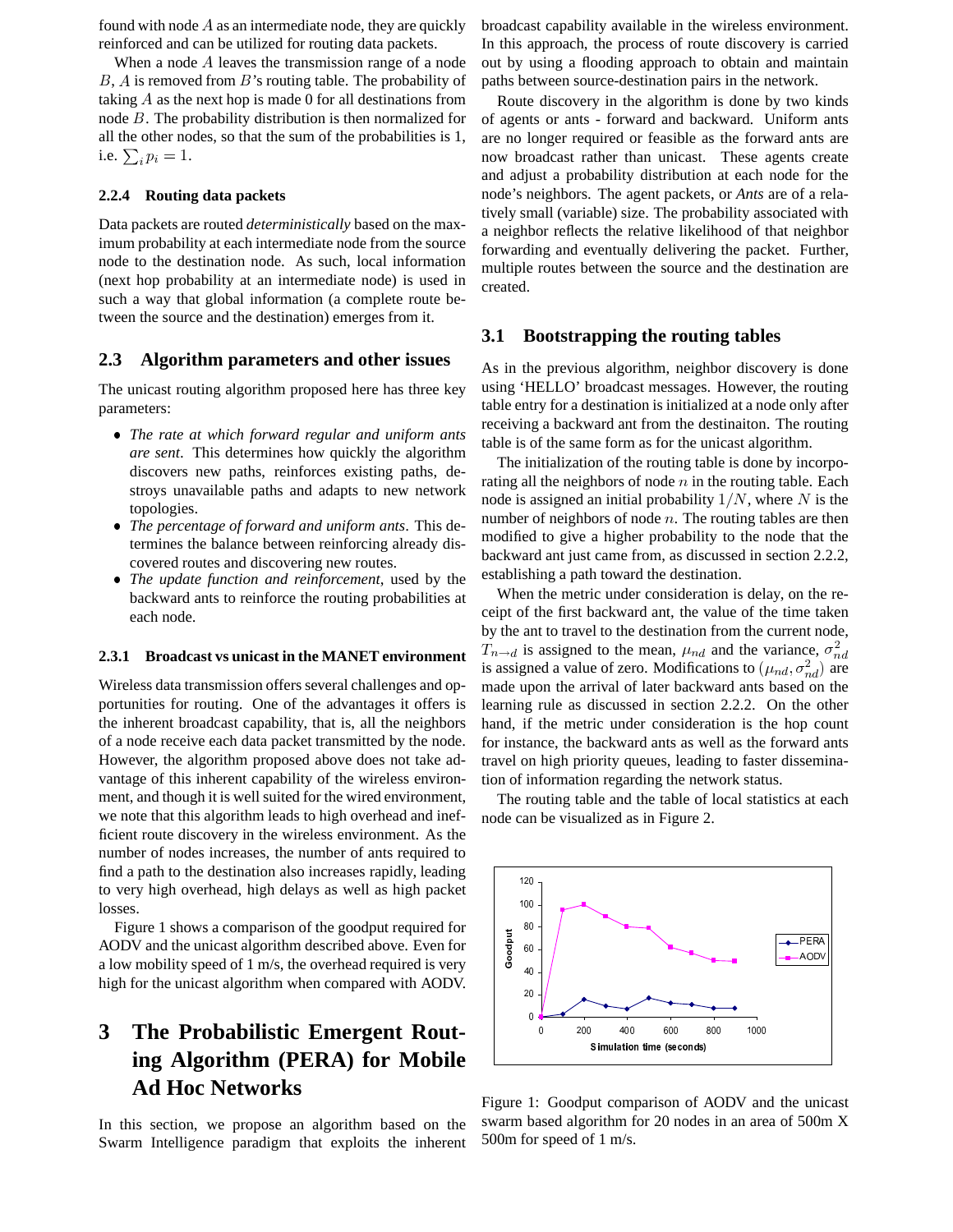#### **3.2 Forward ants**

To carry out the process of Route Discovery, forward ants or agents are used. The forward ants are somewhat similar to the Route Request packets used by AODV [14] and DSR [11] routing protocols, but have some subtle differences.

Each forward ant contains the IP address of its source node, the IP address of the destination node, a sequence number, a hop count field and a dynamically growing stack. The stack contains information about the nodes that the forward ant traverses and the times at which these nodes have been traversed, ie.  $NODE\_ID$ ,  $\ldots$  $\mathit{NODE\_TRAVERSAL\_TIME}).$ 

When a node does not have a record of a route to a destination to which it has to send a packet, it creates a forward ant and broadcasts it to all its neighbors. Before broadcasting the forward ant, the node pushes its own IP address on to the stack of the forward ant as well as the time at which the ant is created. Henceforth, the node keeps sending forward ants periodically to the destination for as long as a route is required.

When a node receives a forward ant, it checks in the destination IP address field if the address corresponds to its own IP address. If the forward ant is not directed to the current node, the node pushes its own IP address and the time at which the ant was received at the node. Also, the hop count field of the forward ant is decremented by 1. Each forward ant is uniquely identified by the values of its source node IP address and the sequence number, i.e. the record (Source IP address,  $\alpha$ Sequence Number). The sequence number for each ant is assigned at the source node and is unique for that source and forward ant. Thus, each node stores the pair (Source IP address, Max Sequence number), where the  $Max\;Sequence\;number$  is the highest value of the sequence number of an ant received from that source node. The node drops forward ants with a sequence number less than or equal to the  $Max$  Sequence number that it receives from the same previous hop. This avoids the duplication of forward ants in the network as well as the establishment of only the best route through a node. If the  $Max\; Sequence\; number$  value is greater than that previously recorded by the node, the node updates this value.

An ant which reaches a node that it has already traversed is destroyed in similar fashion. It has taken a circuitous



Figure 2: The routing table and local statistics maintained at each node.

route and is therefore not allowed to contribute to the store of information regarding the status of the network.

It is important to note that the forward ants travel on the same queues as data packets. In our experiments, these queues are modeled as FIFO queues. Hence, the forward ants experience the same delay and congestion as the data packets when the metric being used is delay. This allows us to reinforce certain routes more than other routes depending on the current network status as perceived by the forward ants.

When a forward ant reaches the node that is its intended destination, the node extracts all the relevant information from the forward ant. That is, the source address, the hop count and the stack. The forward ant is then 'killed', i.e. its memory is deallocated. The information obtained by the forward ant is then used by the node to create a backward ant.

It is important to note that since the the forward ant is broadcast at the source and intermediate nodes, each forward ant will cause the broadcast of multiple forward ants, several of which may find different paths to the destination, generating multiple backward ants *with the same source sequence number*.

Since forward ants are re-broadcast at every intermediate node, creating multiple forward ants, it can be seen that a forward ant broadcast from the source node may find more than one route to the destination, if more than one routes exist. In the case when the network is closely connected and the network diameter (defined as the minimum number of hops between any two nodes) is small, a single broadcast forward ant successfully finds several feasible paths to the destination node from the source node.

Further, the forward ant also collects information about each of these paths, that is, the number of hops on the path and the delay on the intermediate subroutes as well as on the entire route. It should be noted here that the Route Discovery phase is similar to that of existing MANET algorithms like AODV and DSR, in the sense that a flooding-based approach is used which uses the inherently broadcast medium of the wireless environment to its advantage. However, an important difference is that our algorithm discovers a set of routes. Further, we obtain information about these paths and use this information as feedback to the algorithm.

#### **3.3 Backward ants**

When a forward ant reaches the destination node that it is intended for, the destination node creates a new agent, a backward ant. The purpose of the backward ant is to retrace the path of the corresponding forward ant that triggered its creation. It uses the information contained in the forward ant on the reverse path to change the probability distribution at each node and update the routing tables to reflect the current status of the network more accurately.

When a node receives a forward ant that is intended for it, the node creates a new agent, a backward ant. The IP address of the source node of this agent is the destination address of the backward ant and the current node is the source of the backward ant. The backward ant is similar to the forward ant, it contains the following fields: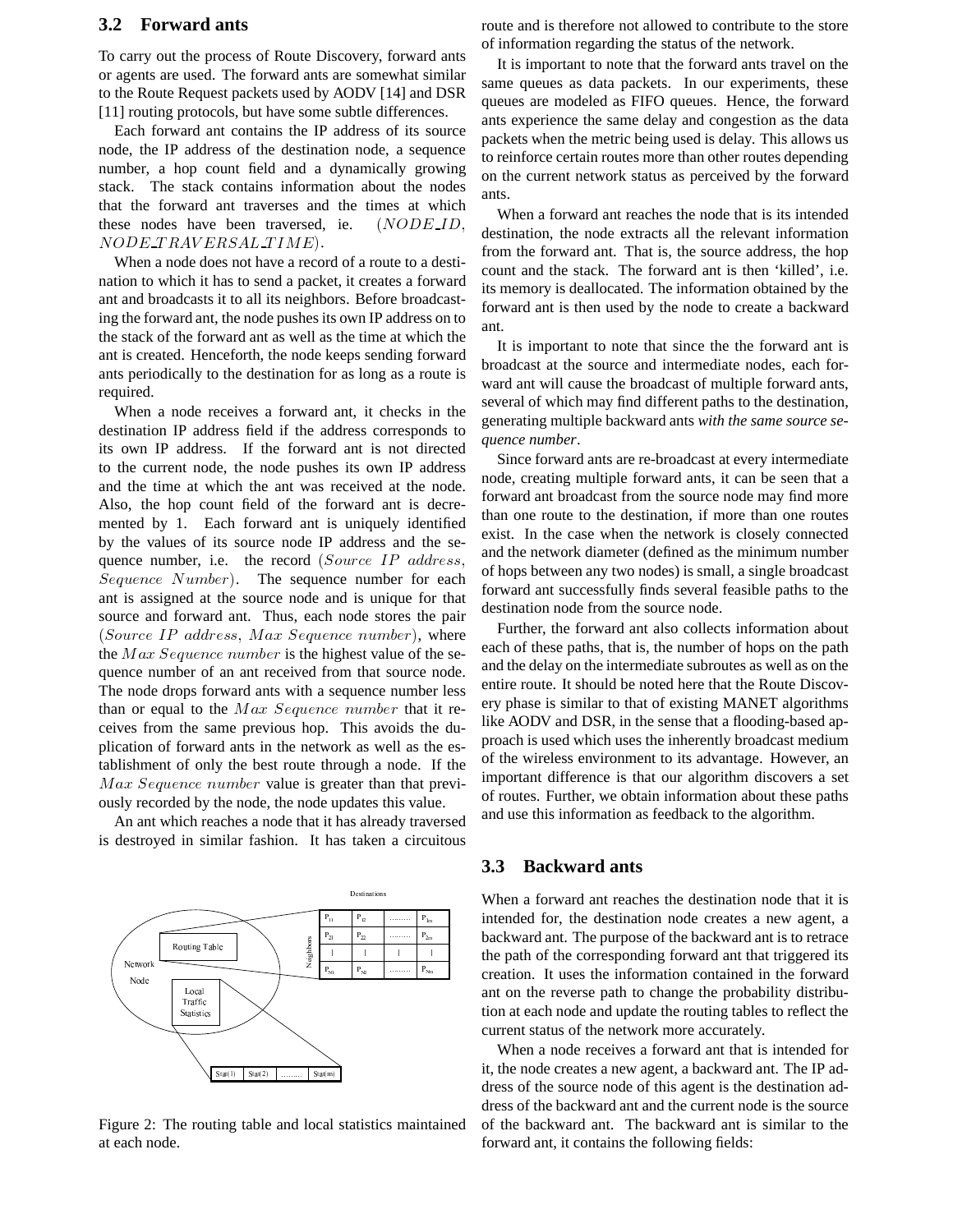- Destination IP address : The IP address of the source of the forward ant,
- Source IP address : The IP address of the current node, i.e. the node creating the backward ant,
- $\bullet$  Hop count,
- The stack of the forward ant,
- The sequence number of the forward ant this is not unique anymore for the set of backward ants.

The backward ant travels in *unicast* fashion back to the source node. It is forwarded on high priority queues. The stack of the forward ant is used to route it. Using the address at the top of the stack, the node forwards the backward ant to the correct next hop.

Suppose that a forward ant from source node  $s$  is received at node  $d$ . Node  $d$  generates a backward ant. When the backward ant is received at the next hop (also the penultimate hop of the corresponding forward ant), node  $f$ , the stack of the backward ant is popped once. The resulting information is the following:

- The IP address of the current node  $f$ ,
- The  $NODE\_TIME$ , the time at which the corresponding forward ant was received at node  $f$ .
- The time at which the backward ant was created at its source node  $d$ ,  $ANT\_TIME$ . Then, the time taken to reach the destination of the forward ant from the current node is the difference  $ANT\_TIME =$  $NODE\_TIME$ ,
- The number of hops from the current node  $f$  to the destination  $d$  are calculated by subtracting the value in the hop count field from the network diameter.

These values are used to update the routing and local statistics tables at the intermediate nodes  $f$ .

If routing table entries for destination  $d$  do not exist at node  $f$ , new ones are created with the neighbor list of the node  $f$ . All the neighboring nodes are given a probability of  $1/N$ , where N is the number of neighbors of the node  $f$ . The routing tables are then readjusted according to the probability rules discussed in section 2.2.2.

If routing table entries for  $d$  already exist at node  $f$ , they are updated so as to increase the probability (goodness, preference) of taking as the next hop, the node from which the backward ant has just been received, node  $f$  to reach the destination  $d$ .

The update rules used are the same as those used for the previously discussed unicast algorithm and have been described in section 2.2.2.

To further illustrate the functioning of the algorithm for individual ants as well as individual nodes, Figure 3 depicts the algorithm flow for each ant, while Figure 4 depicts the algorithm flow at each node.

The changes required to the routing tables due to mobility of nodes are the same as for the unicast algorithm and have been discussed in section 2.2.3

#### **3.4 Routing data packets**

The data packets can now be routed via a number of possible schemes:



Figure 3: Algorithm for each ant.



Figure 4: Algorithm at each node.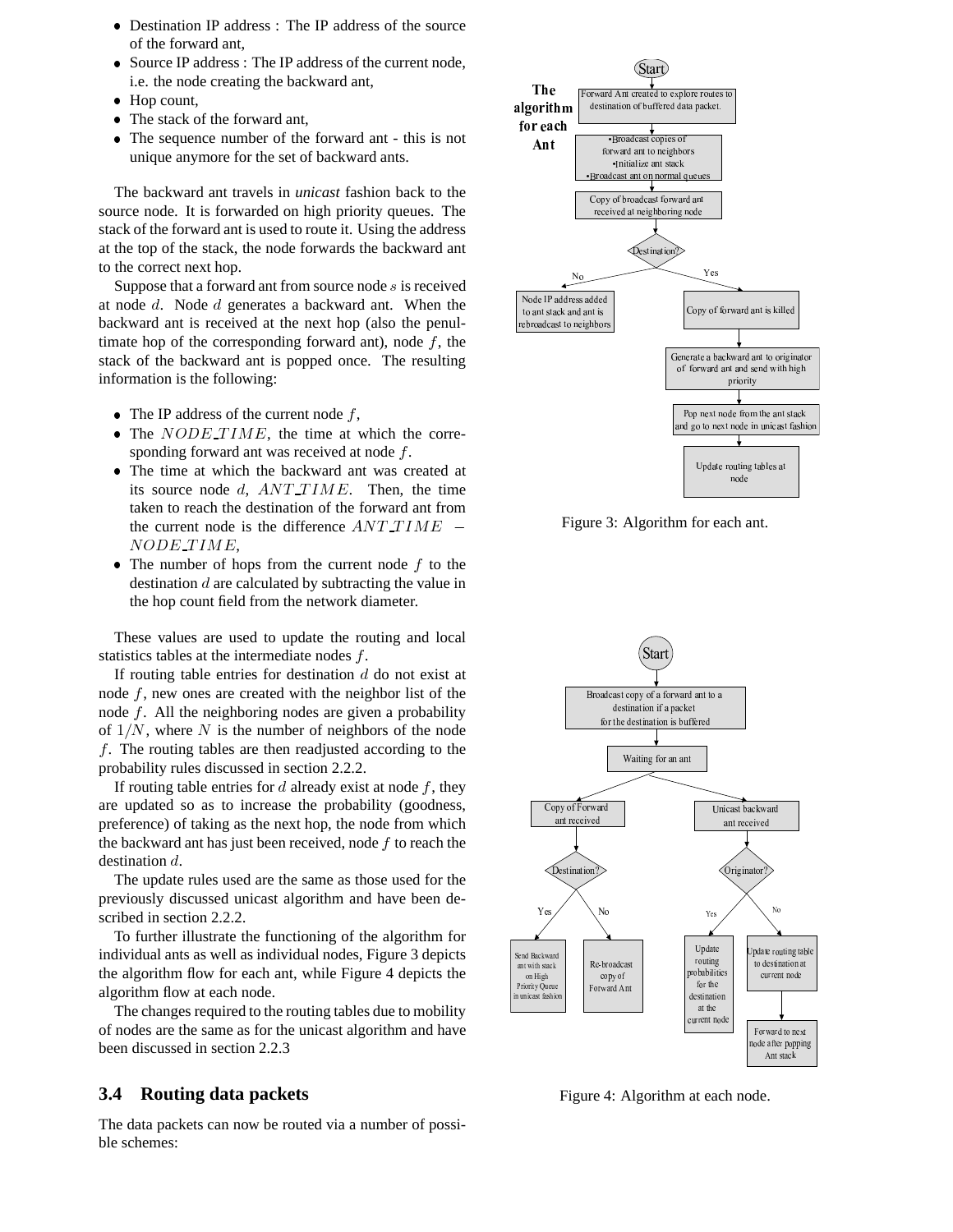- 1. The data packets can be routed on the basis of the highest probability for the next hop at a node for the data packet's eventual destination. This creates a complete global route by using local information.
- 2. The data packets can also be routed probabilistically. Previous results [3] for swarm intelligence algorithms show excellent results for this method in the case of static networks with relatively small topologies. However, this might not be a suitable method for MANETs with rapid topology changes.

### **4 Simulation Results**

Network Simulator 2 [22] discrete event simulator was used to simulate our algorithm. At the physical layer, radio propagation distance for each node was set to  $250m$  and the channel capacity was  $2Mbps$ . Our model does not support radio capture [15] so, in the case of packet collisions all packets are dropped. The IEEE 802.11 Distributed Coordination Function (DCF) [12] as implemented in NS2 was used as the Medium Access Control (MAC) protocol. The communication medium is broadcast and nodes have bidirectional connectivity. Each simulation was run for 900 seconds. Multiple runs with different seed values were conducted for each scenario and the collected data were averaged over those runs. The algorithm was developed as a separate NS2 routing layer protocol. The mobility model used was the Random Waypoint model.

We use the throughput, the goodput and the average endto-end packet transmission delay for comparisons. All the simulations were carried out with the same seed for the given simulation scenario and hence the results can be directly compared for the routing algorithms.

$$
Goodput = \frac{Data packets received at routers * 100}{Total packets received at routers}
$$
(10)

$$
Throughput = \frac{Data packets\; record\; at\; destinations * 100}{Data\; packets\; sent\; from\; sources}
$$
Figure 6  
(11) the mobility

The end-to-end delay is the interval between the instant a source generates a packet and the time at which the destination receives the packet. The end-to-end delay is aggregated for each packet for each source-destination pair. The average per packet end-to-end delay through time intervals of 100 seconds is then calculated as the number of source-destination pairs and the number of packets received is known.

#### **4.1 Hop count based optimization**

In these experiments, we used the hop count as the metric for operation of the algorithm (instead of delay). The network consisted of 20 nodes, randomly placed in an area  $500m \times 500$ . 4 source and destination pairs were randomly chosen from these 20 nodes. Each source transmitted 1 packet/sec. Nodes in the simulation were mobile.

#### **4.2 Mobility speed**

In these experiments,the mobility speed was varied between 0 to 20  $m/s$ , *i.e.*, .  $(0,5,10,20,15,20)m/s$ .



Figure 5: Variation in goodput with mobility.

Figure 5 shows the goodput as a function of the node mobility speed. It is seen that the goodput decreases with increase in mobility. This is to be expected since with an increase in mobility, a larger number of forward ants are required to be sent to discover new routes and modify and update existing routes which are no longer available for packet transmission.



Figure 6: Percentage packet loss for varying mobility.

Figure 6 shows the percentage packet loss as a function of the mobility. With 0 and low mobility  $(1 \; m/s)$ , the packet loss is 0. With speeds of 5  $m/s$ , the packet loss is under  $2\%$ . However, with increasing mobility, the packet loss increases linearly. Thus, even the increased rate of sending ants (as evidenced by the decreased goodput) does not serve to maintain a low percentage of packet loss. To keep the packet losses low, the rate of sending ants has to be increased non-linearly.

#### **4.3 Rate of sending forward ants**

In these experiments the rate of sending forward ants was varied for different mobility speeds and the behavior of the algorithm was studied.

Table 1 shows the variation in goodput and percentage packet loss as a function of the  $ANT\_INTERVAL$  (the time period between the transmission of two forward ants) for 20 nodes in an area of  $500m$   $X500m$  with speeds of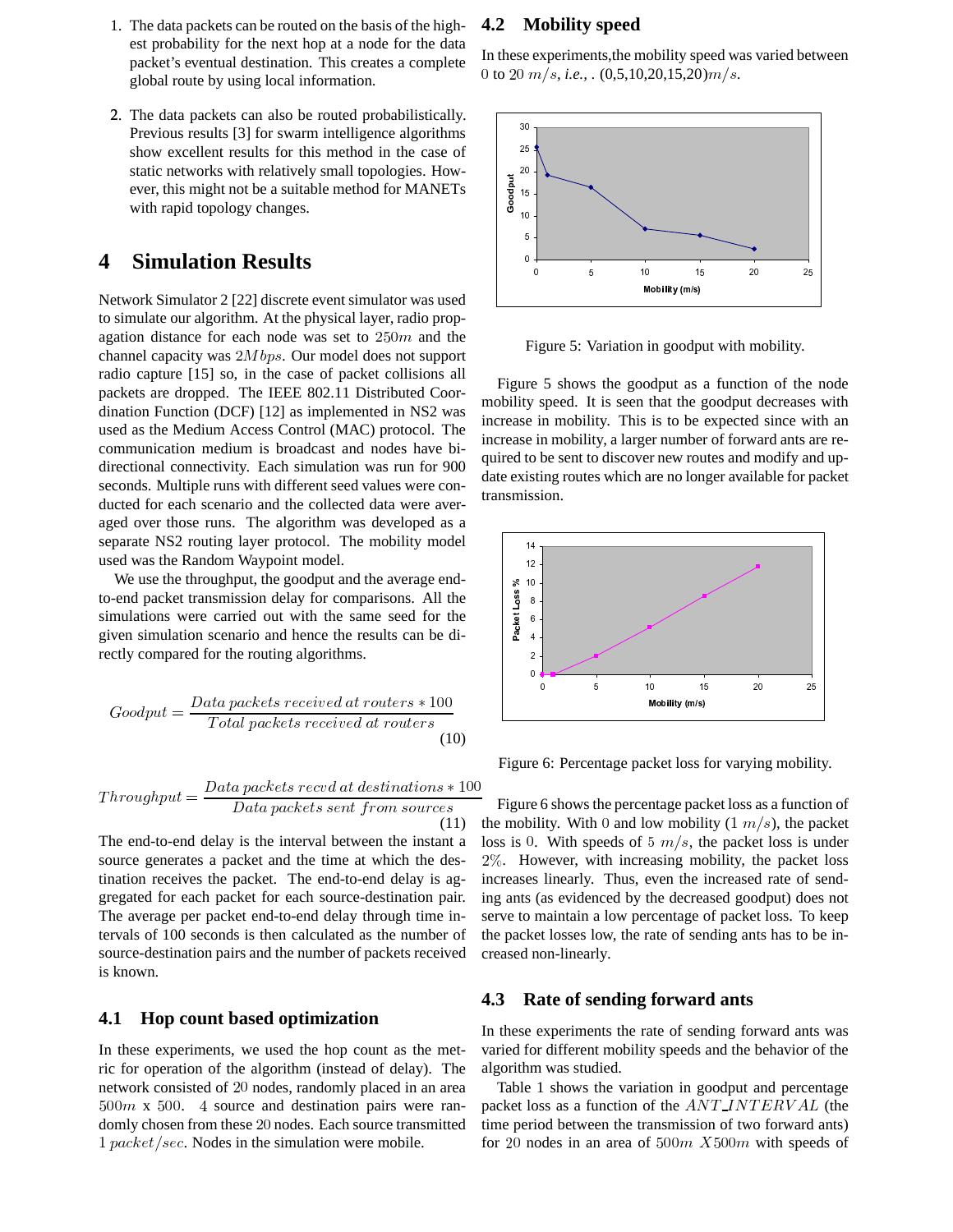| <b>ANT_INTERVAL</b> | Goodput | % Packet Loss |
|---------------------|---------|---------------|
| 15                  | 7.92    | 4.39          |
| 25                  | 11.44   | 10.37         |
| 50                  | 7.92    | 11.60         |
| 100                 | 19.24   | 15.59         |

Table 1: Goodput and % Packet Loss with ANT INTERVAL with mobility of 10 m/s.

| ANT_INTERVAL | Goodput | % Packet Loss |
|--------------|---------|---------------|
| 50           | 12.12   | 3.67          |
| 100          | 9.29    | 5.45          |
| 150          | 8.37    | 5.45          |

Table 2: Goodput and % Packet Loss as functions of ANT INTERVAL for mobility of 5 m/s.

 $10 \; m/s$  and a pause time of 50 secs. For a high value of  $ANT\_INTERVAL$ , the packet loss is high. This is explained by the fact that information regarding the current state of the network is not updated rapidly. The algorithm fails to adapt in many cases resulting in high packet loss. However, as the period between the sending of two consecutive forward ants is decreased, the packet loss reduces significantly. This shows that the algorithm adapts to the changes in the network quickly as the number of forward ants being sent increases. With a value of 15 seconds for the  $ANTINTERVAL$ , the packet loss is 4.39%.

Table 2 shows similar results with speeds of  $5m/s$ . For a low value of  $ANT\_INTERVAL$ , the packet loss is lower than for a higher value. Further, it is important to note that the packet loss for values of  $ANT\_INTERVAL$  100 and 150 are the same. This is because the increase in the number of forward ants that are sent is not sufficient to cause an increase in performance in terms of goodput and packet loss. The goodput therefore goes down since the packet loss remains constant.

Table 3 shows similar results with speeds of  $1m/s$ . Since the mobility is very low, the adaptivity required of the algorithm is relatively low. Even by sending ants at a higher rate, there is no change in the packet loss, since a single forward ant sent at the start of the simulation obtains enough data for all data packets to be successfully routed.

#### **4.4 Reinforcement**

The learning rule used in our experiment is rule 2 in section 2.2.2, which allows using a cost function,  $f(c)$  as described in section 2.2.2. In this experiment the value of the reinforcement used to update the routing tables at the nodes is varied between 0.1 and 0.5 (0.1, 0.15, 0.20, 0.30, 0.40, 0.50).

Figure 7 shows the variation of the goodput as a function

| ANT INTERVAL   Goodput |       | % Packet Loss |
|------------------------|-------|---------------|
| 300                    | 17.23 |               |
| 900                    | 19.18 |               |

Table 3: Goodput and % Packet Loss as functions of mobility with 1 m/s.

of the value of the reinforcement. The speeds of the nodes are  $5 \ m/s$  and  $10 \ m/s$ . The goodput is higher for speed  $5 \, m/s$ , due to the fewer number of ant packets required to discover available routes.

Figure 8 shows the variation of the percentage packet loss as a function of the value of the reinforcement for speeds of  $5 m/s$  and  $10 m/s$ . As expected, the packet loss is lower for lower speed of movement. However, it is important to note that with an increasing value of the reinforcement applied, the packet loss first increases and then decreases. This is because a weak (small) applied reinforcement implies that routes do not get positively reinforced to a sufficiently high degree. In the situation where mobility exists in the network, this reduces the adaptivity of the algortihm, leading to stale routes being used for the transmission of data packets. If the reinforcement applied is increased beyond a certain value, it causes the routes to be reinforced too fast. This leads to routes that may not actually be the best routes being used for the transmission of data packets.

### **5 Comparison with AODV**

We compared the algorithm proposed in section 3 with AODV [14, 15] in terms of throughput, delay and goodput.

#### **5.1 Goodput comparison**

Figure 9 shows a comparison of the goodput for AODV and PERA for a scenario with 20 nodes in an area of



Figure 7: Variation in goodput vs reinforcement parameter.



Figure 8: Percentage packet loss with varying reinforcement parameter.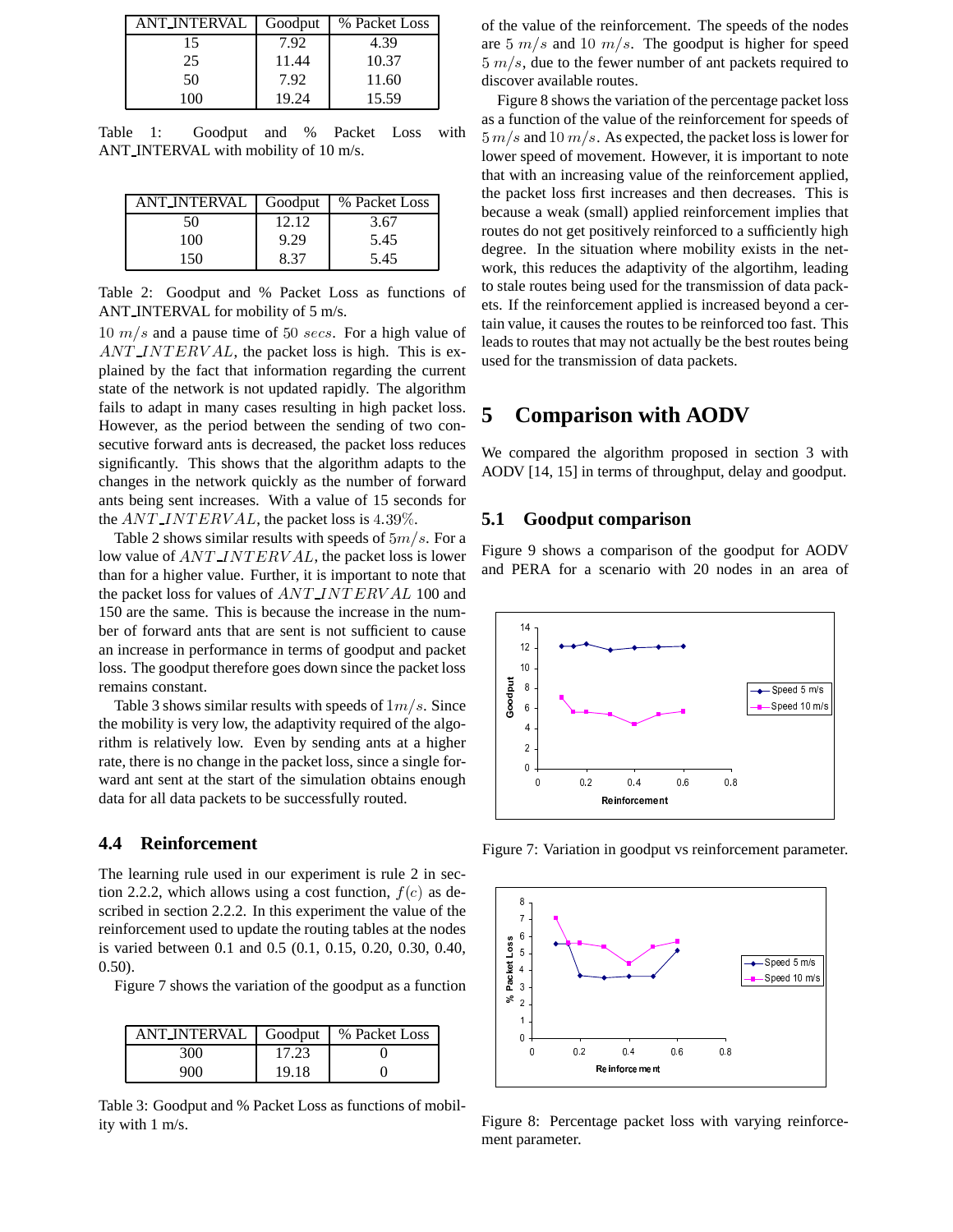$500m$  X  $500m$  with the nodes moving with speeds of  $\frac{1}{2}$  m/s and a pause time of 100 secs. Since the mobility is low, the overall goodput for both algorithms is high.



Figure 9: Goodput comp. of PERA and AODV at 1 m/s.

Figure 10 shows a comparison of PERA and AODV for the same scenario as above, but with a mobility speed of 10  $m/s$ . The goodput is observed to be lower than that of AODV. This is because forward ants are sent more frequently to allow quick adaptation to the network conditions.



Figure 10: Goodput comp. of AODV and PERA at 10 m/s.

#### **5.2 Throughput**

Figures 11 and 12 show the throughput comparisons for AODV and PERA for mobility speeds of  $1 m/s$  and  $10 m/s$ and pause time  $100$  secs. At the lower speed, the throughput is the same for both AODV and PERA, however, at the higher speed, the throughput is slightly less for PERA in some cases. This is because with mobility, PERA adjusts gradually to the changes in topology.

#### **5.3 Delay**

Figures 13 and 14 show the comparison of delay for AODV and PERA. Both algorithms show a large initial delay, which is required for routes to be set up. Subsequently, AODV shows large delays again in situations with high mobility. PERA on the other hand, shows low delays in all cases, as instead of buffering data packets until a new route id found, PERA delivers the data packet through an alternate route.



Figure 11: Throughput comp. AODV/PERA, 1 m/s.



Figure 12: Throughput comp. AODV/PERA, 10 m/s.



Figure 13: Delay comp. of AODV and PERA at 1 m/s.



Figure 14: Delay comp. of AODV and PERA at 10 m/s.